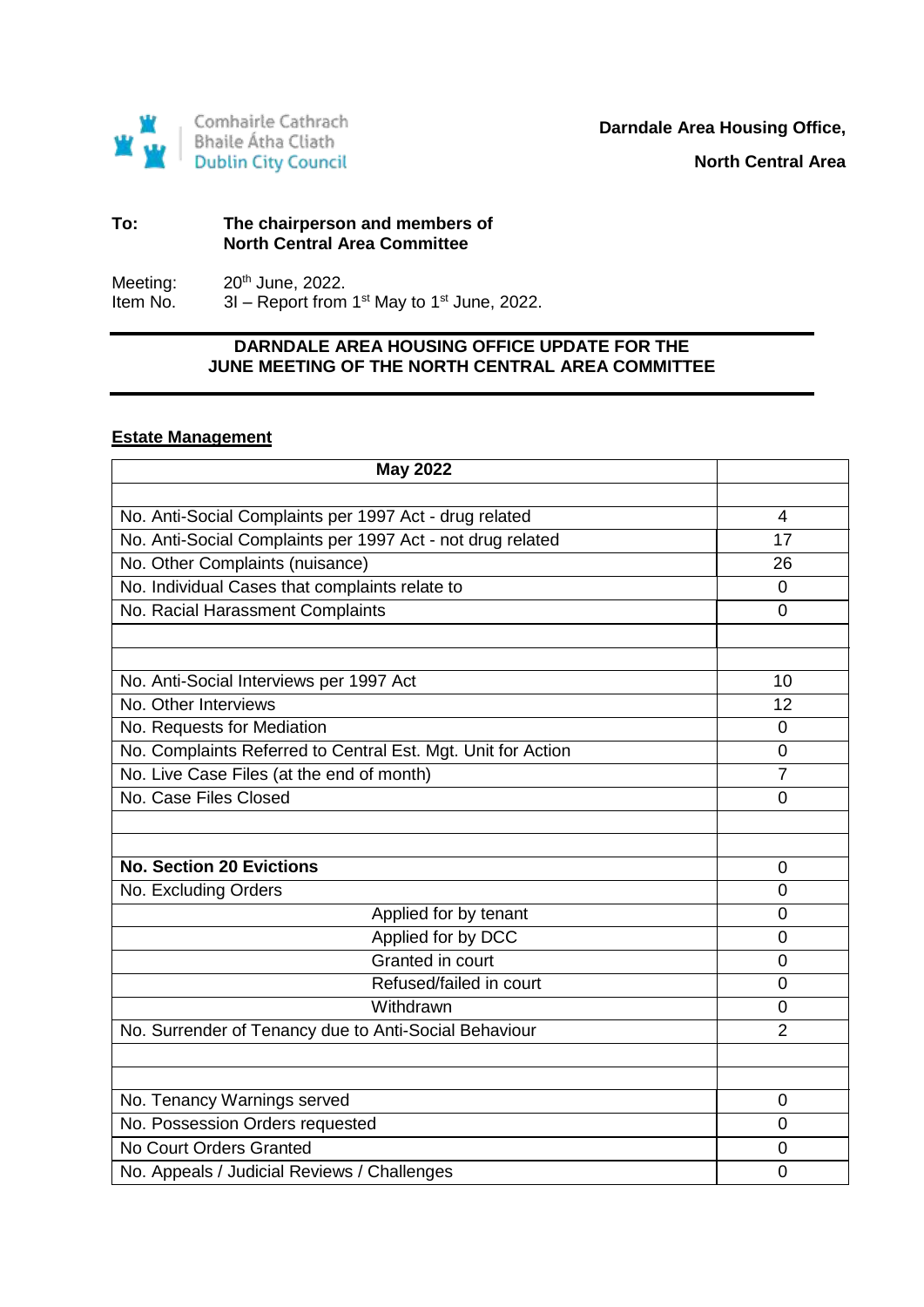# **Housing Allocations**

| <b>Housing &amp; Apartments</b> |                |                  |                            |
|---------------------------------|----------------|------------------|----------------------------|
| <b>Category</b>                 | <b>Housing</b> | <b>Transfers</b> | <b>Choice Base Letting</b> |
| <b>Bands 2 &amp; 3</b>          | 5              | $\overline{0}$   | $\overline{0}$             |
| Medical                         | $\mathbf 0$    | $\overline{0}$   | $\overline{0}$             |
| Welfare                         | $\mathbf 0$    | $\mathbf 0$      | $\overline{0}$             |
| <b>Homeless</b>                 | 0              | $\overline{0}$   | $\overline{0}$             |
| <b>Travellers</b>               | $\mathbf 0$    | $\overline{0}$   | $\overline{0}$             |
| Homeless HAP                    | $\mathbf 0$    | $\overline{0}$   | $\mathbf 0$                |
| De-tenanting                    | $\overline{0}$ | $\overline{0}$   | $\overline{0}$             |
| <b>Estate Management</b>        | $\mathbf 0$    | $\mathbf 0$      | $\overline{0}$             |
| <b>Maintenance Grounds</b>      | $\overline{0}$ | $\overline{0}$   | $\overline{0}$             |
| <b>Surrendering Larger</b>      | $\mathbf 0$    | $\mathbf{1}$     | $\overline{0}$             |
| Unable to afford                | $\mathbf 0$    | $\overline{0}$   | $\overline{0}$             |
| Succession                      | $\overline{0}$ | $\overline{0}$   | $\bf{0}$                   |
| <b>Total</b>                    | 5              |                  | $\bf{0}$                   |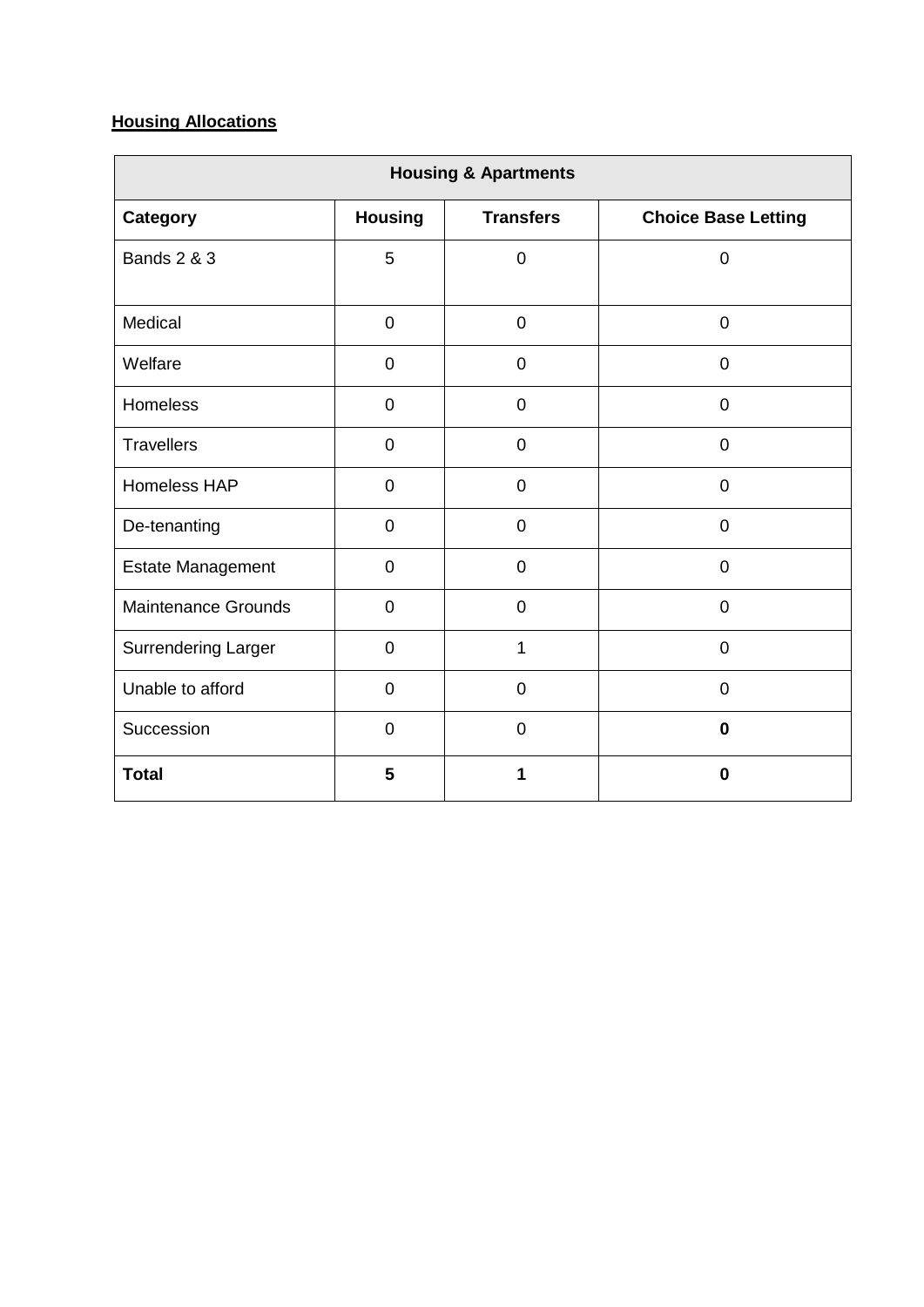| <b>Senior Citizens</b>        |                |                  |                            |
|-------------------------------|----------------|------------------|----------------------------|
| <b>Category</b>               | <b>Housing</b> | <b>Transfers</b> | <b>Choice Base Letting</b> |
| <b>Bands 2 &amp; 3</b>        | $\overline{2}$ | 0                | 0                          |
| Medical                       | $\mathbf 0$    | 0                | $\mathbf 0$                |
| Welfare                       | 0              | 0                | $\overline{0}$             |
| Homeless                      | $\mathbf 0$    | $\mathbf 0$      | $\mathbf 0$                |
| Homeless HAP                  | 0              | 0                | $\overline{0}$             |
| <b>Travellers</b>             | $\mathbf 0$    | $\overline{0}$   | $\overline{0}$             |
| <b>Estate Management</b>      | $\overline{0}$ | $\overline{0}$   | $\mathbf 0$                |
| De-tenanting                  | 0              | 0                | 0                          |
| <b>Maintenance Grounds</b>    | $\mathbf 0$    | $\mathbf 0$      | $\overline{0}$             |
| <b>Surrendering Larger</b>    | $\overline{0}$ | 0                | $\overline{0}$             |
| Unable to afford              | $\mathbf 0$    | $\overline{0}$   | $\mathbf 0$                |
| <b>Financial Contribution</b> | $\overline{0}$ | $\overline{0}$   | $\overline{0}$             |
| <b>Total</b>                  | $\overline{2}$ | $\bf{0}$         | $\bf{0}$                   |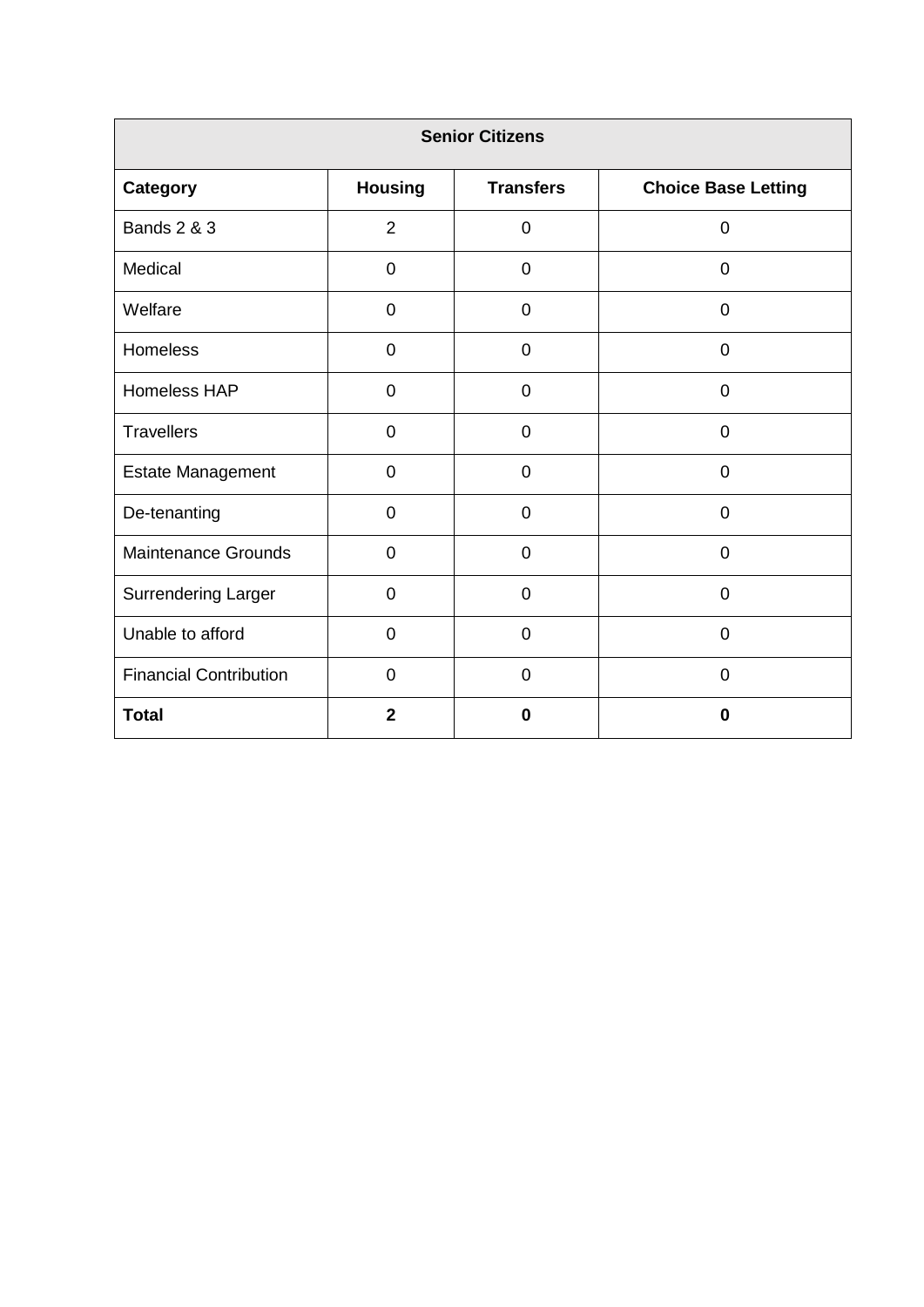# **Voids Report**

| <b>Vacant Housing Units (42)</b> |                     |                    |                              |
|----------------------------------|---------------------|--------------------|------------------------------|
| <b>Address</b>                   | <b>Type of unit</b> | Date of<br>vacancy | <b>Remarks</b>               |
| Adare Avenue                     | 3 bed house         | 13/03/2022         | Work in progress             |
| <b>Belcamp Green</b>             | 3 bed house         | 20/05/2021         | Works in progress            |
| <b>Belcamp Crescent</b>          | 3 bed house         | 26/11/2021         | Works in progress            |
| <b>Bunratty Avenue</b>           | 3 bed house         | 05/12/2021         | Works in progress            |
| <b>Bunratty Road</b>             | 3 bed Apartment     | 20/08/2022         | Works in progress / On Offer |
| <b>Bunratty Drive</b>            | 3 bed house         | 14/02/2022         | Works in progress            |
| <b>Bunratty Road</b>             | 2 bed Apartment     | 12/09/2021         | Works in progress / On Offer |
| <b>Bunratty Road</b>             | 1 bed Apartment     | 12/09/2021         | Works in progress / On Offer |
| <b>Buttercup Park</b>            | 3 bed house         | 20/09/2020         | Works in progress            |
| <b>Buttercup Park</b>            | 2 bed house         | 05/09/2021         | Works in progress            |
| <b>Burnell Square</b>            | 1 bed Apartment     | 10/04/2022         | Works in progress            |
| <b>Burnell Square</b>            | 2 bed Apartment     | 14/05/2021         | Works in progress / On Offer |
| Clonshaugh Woods                 | 2 bed Apartment     | 01/11/2021         | Works in progress            |
| <b>Ferrycarrig Park</b>          | 4 bed House         | 16/12/2021         | Works in progress            |
| <b>Glenshesk Road</b>            | 2 bed House         | 10/06/2021         | Works in progress / On Offer |
| <b>Greencastle Road</b>          | 3 bed house         | 10/02/2022         | Works in progress            |
| <b>Greencastle Road</b>          | 4 bed House         | 08/02/2022         | Works in progress            |
| <b>Ivy Court</b>                 | 2 bed House         | 13/11/2022         | Works in progress            |
| <b>Kilbarron Drive</b>           | 4 bed house         | 01/11/2021         | Works in progress            |
| <b>Kilmore Court</b>             | 2 bed House         | 27/02/2022         | Works in progress / On offer |
| Larch Hill                       | 2 bed Apartment     | 21/01/2021         | Works in progress / On offer |
| Larch Wood                       | 1 Bed Apartment     | 01/02/2022         | Works in progress            |
| Marigold Avenue                  | 3 Bed House         | 23/01/2022         | Works in progress            |
| <b>Marigold Court</b>            | 3 Bed House         | 03/10/2021         | Works in progress            |
| Marigold Court                   | 3 Bed House         | 27/03/2022         | Works in progress            |
| <b>Moatview Avenue</b>           | 3 bed house         | 24/04/2022         | Works in progress            |
| <b>Moatview Avenue</b>           | 3 bed house         | 31/01/2022         | Works in progress            |
| Moatview Avenue                  | 3 bed house         | 11/07/2021         | Works in progress            |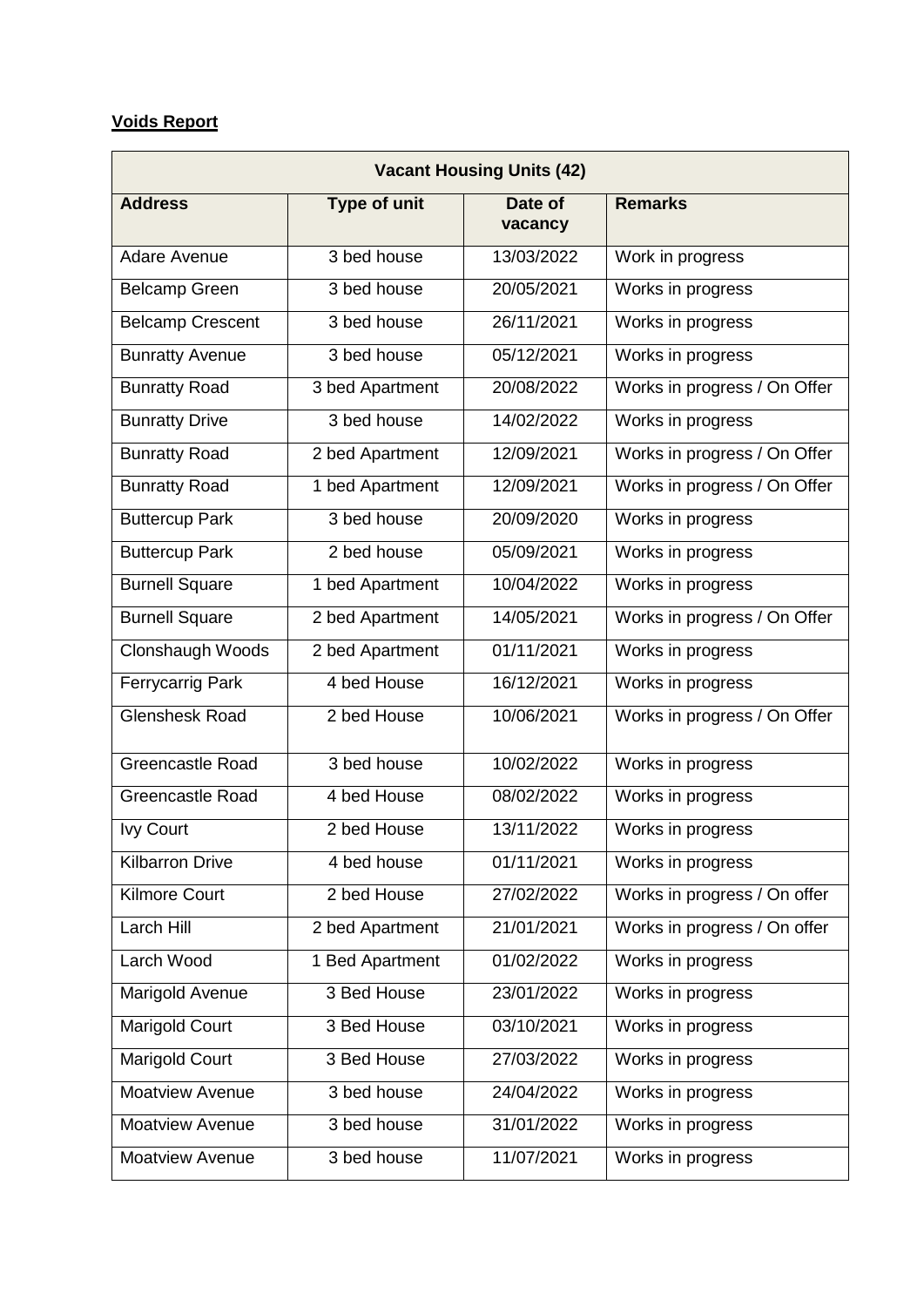| <b>Moatview Court</b>   | 3 bed house | 04/07/2021 | Works in progress |
|-------------------------|-------------|------------|-------------------|
| <b>Moatview Court</b>   | 3 bed house | 19/12/2021 | Works in progress |
| <b>Moatview Court</b>   | 3 bed house | 09/04/2021 | Works in progress |
| <b>Moatview Drive</b>   | 3 bed house | 16/01/2022 | Works in progress |
| <b>Moatview Drive</b>   | 3 bed house | 27/02/2022 | Works in progress |
| <b>Moatview Gardens</b> | 3 bed house | 20/12/2021 | Works in progress |
| <b>Moatview Gardens</b> | 4 Bed House | 12/12/2021 | Works in progress |
| <b>Oak Park Drive</b>   | 3 Bed House | 03/10/2021 | Works in progress |
| <b>Primrose Grove</b>   | 3 bed House | 27/02/2022 | Works in progress |
| <b>Primrose Grove</b>   | 3 Bed house | 10/10/2021 | Works in progress |
| <b>Primrose Grove</b>   | 3 Bed House | 06/10/2021 | Works in progress |
| <b>Primrose Grove</b>   | 3 Bed House |            | Works in progress |
| School house Lane       | 3 Bed House |            | Works in progress |
| Snowdrop Walk           | 3 Bed House | 24/10/2021 | Works in progress |

| <b>Address</b>            | <b>Type of Unit</b> | <b>Remarks</b>    |
|---------------------------|---------------------|-------------------|
| <b>Albert College</b>     | 1 bed               | Works in progress |
| <b>Albert College</b>     | 1bed                | Works in progress |
| <b>Glin Court</b>         | <b>Bedsit</b>       | Works in progress |
| <b>Kilbarron Court</b>    | <b>Bedsit</b>       | Works in progress |
| <b>Kilbarron Court</b>    | <b>Bedsit</b>       | Works in progress |
| <b>Mount Dillon Court</b> | <b>Bedsit</b>       | Works in progress |
| <b>Mount Dillon Court</b> | <b>Bedsit</b>       | Works in progress |
| <b>Hampstead Court</b>    | <b>Bedsit</b>       | Works in progress |
| <b>Hampstead Court</b>    | <b>Bedsit</b>       | Works in progress |
| <b>Hampstead Court</b>    | <b>Bedsit</b>       | Works in progress |
| <b>Hampstead Court</b>    | <b>Bedsit</b>       | Works in progress |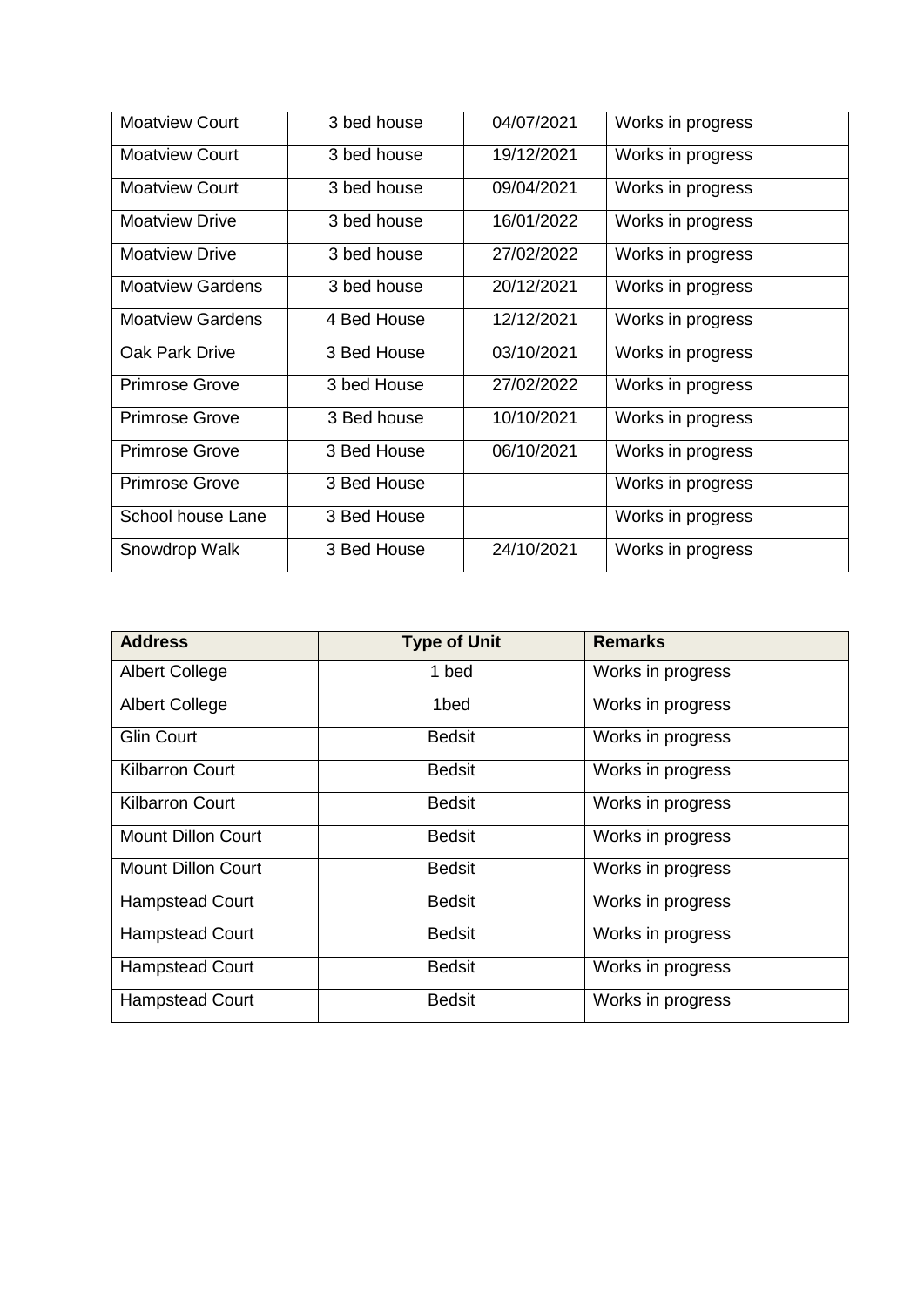# **Choice Based Lettings**

 Darndale Area was advertised through the above scheme. (Closing date for applicants was  $12<sup>th</sup>$  May 2022)

| <b>No. Eligible Applicants</b> | <b>No. Non Eligible Applicants</b> |
|--------------------------------|------------------------------------|
|                                |                                    |

# **Darndale Area Office Reception Stats May 2022**

|                    | <b>TOTAL</b> |
|--------------------|--------------|
| <b>MAINTENANCE</b> | 325          |
| <b>HOUSING</b>     | 257          |
| <b>ESTATE</b>      | 236          |
| <b>RENTS</b>       | 39           |
| <b>OTHER</b>       | 3            |
| <b>TOTAL</b>       | 860          |

#### **Current Projects in the area**

# **Belcamp B**

Contractor expected on site Q4 2022

# **Glin Court**

The redevelopment of Glin Court has received Stage 3 approval.

Presently, a review is commencing on the tender documentation before the issuing of the tender for the appointment of a contractor to construct the new housing scheme. The project is for the full demolition of the existing two housing blocks and the construction of 32 new homes for Older Persons.

It is expected that we will start on site Q4 2022

# **Cromcastle Underpass site**

Feasibility stage, Design team appointment.

# **Cromcastle Court / Woodville**

The regeneration of the first phase of Cromcastle Court and the Coal Yard site has Stage 1 approval. The proposal is for the demolition of the existing three housing blocks on the Cromcastle Court site and for the construction of a new housing scheme in its place and the redevelopment of the Coal yard site with providing 39 new homes.